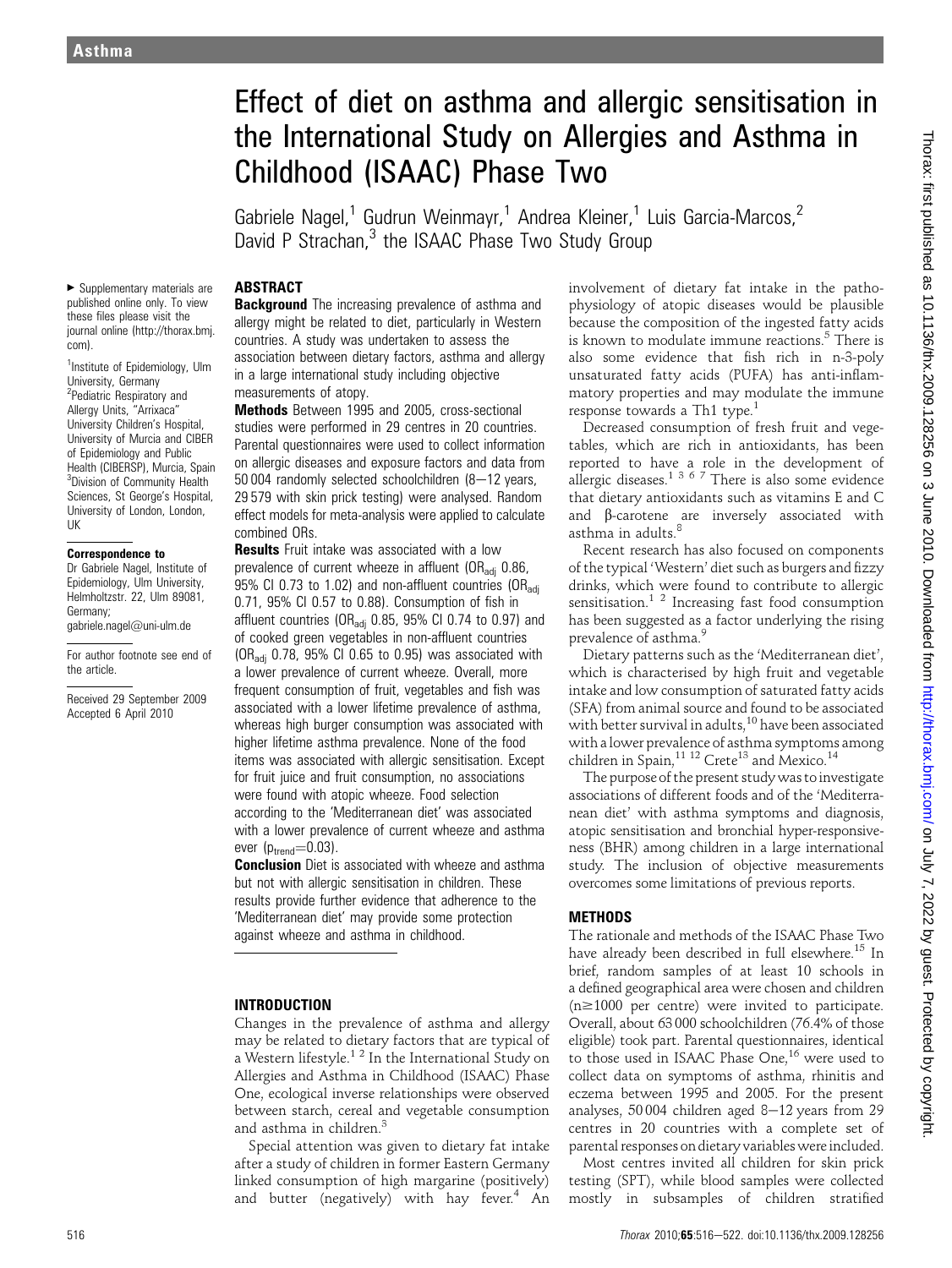according to wheezing status during the past year (approximately 100 wheezers and 100 non-wheezers per centre). The stratified subsampling was applied by most centres for lung function measurements and BHR testing. Approval of the local ethics committees was obtained by all centres.<sup>15 17</sup>

#### Exposure assessment

Based on the hypotheses that low intake of antioxidants and PUFA and high intake of SFA and Western foods are associated with a high prevalence of asthma and allergy, the following food items were selected: meat, fish, fresh fruit, raw green vegetables, cooked green vegetables, burgers, fruit juice and fizzy drinks (for detailed questions and prevalence see online supplement).

The following potential confounders were considered: sex; age (years); current exposure to environmental tobacco smoke (ETS) ('Does anybody at present smoke inside your child's home?' Yes/ No); number of siblings (0,  $1-2$ ,  $\geq 3$ ); parental atopic disease ('Has the child's mother or father ever had any of the following diseases: asthma, hay fever or eczema?' Yes/No); and exercise  $(\geq 4$  times a week vs <4 times a week).

A score of the 'Mediterranean diet' pattern was derived according to the consumption frequency of food items. Points were assigned for 'low' consumption (less than once per week; score 0), 'regular' consumption (more than once a week; score 1) and 'frequent' consumption (at least once per day; score 2). Vegetables (raw green and cooked), fruit, fruit juice and fish were considered as 'pro-Mediterranean' foods and meat, burgers and fizzy drinks were considered as 'anti-Mediterranean' foods. Scores for the 'anti- Mediterranean' foods were reversed (ie,  $2$ =low consumption, 0=frequent consumption). The points for each of the eight items were added up to a summary score.

We classified the study centres into two broad categories on the basis of gross national income (GNI) per capita using the World Bank Atlas method<sup>18</sup> in order to assess the difference in the strength of any association between diet and wheezing with 'affluent' and 'non-affluent' countries (GNI <\$9200 per year per capita).

#### Outcome

The question 'Has your child had wheezing or whistling in the chest in the past 12 months?' was used as the indicator for childhood asthma. In addition, the lifetime prevalence of asthma was investigated using the question 'Has your child ever had asthma?'. SPTs were performed on 29 579 children using six common aeroallergens: Dermatophagoides pteronyssinus, D farinae, cat hair, Alternaria tenuis, mixed tree and grass pollen (ALK, Hørsholm, Denmark). In addition, data of locally relevant allergens tested in 15 centres were included. At least one positive reaction (weal size  $\geq 3$  mm after subtraction of the negative control) was defined as a positive SPT. Atopic wheeze was defined as wheeze during the past year and a positive SPT.<sup>19</sup>

Spirometry and test of BHR were performed according to American Thoracic Society (ATS) criteria<sup>20</sup> and are described in detail elsewhere<sup>15 17</sup> (see online supplement).

## Statistical analysis

Partial correlation coefficients were calculated in order to show the relationship between foods which are known to be correlated. For analysis involving stratified subsamples (mainly BHR and IgE analysis), weighted prevalences and risk estimates were calculated.<sup>21</sup> Random effect models for meta-analysis were applied to calculate crude (OR) and adjusted ORs (OR $_{\text{adj}}$ ) with 95% CIs combined for affluent and non-affluent countries<sup>22</sup> as well as for all centres combined. In multivariate models the potential confounders included were: sex, age, current exposure

to ETS, number of siblings, exercise and maternal atopic disease to control for both increased risk of atopy and potential lifestyle modifications. In addition, models with maternal education as an indicator for socioeconomic position were investigated. Further stratification by maternal atopic disease, sex, atopic and non-atopic wheeze was performed. Tests for linear trend were calculated based on the estimates for each dietary category (scored 0, 1, 2) in a linear regression model and the significance was tested by the Wald test  $(p_{trend})$ . By calculation of Cochrane  $Q$  and  $I^2$ , no substantial heterogeneity between centres was detected (data not shown).<sup>23</sup> Differences between strata were assessed by the z-test. Depending on prevalence and completeness of the variables, the numbers of subjects and sometimes the number of centres in the models differ.

SAS release 9.1 (SAS Institute) was used to analyse the data.

## RESULTS

Correlations between dietary factors are summarised in table 1 for affluent centres (lower triangle) and non-affluent countries (upper triangle). Most food items were only weakly correlated ( $p$ <0.3). Somewhat stronger positive correlations were apparent between the consumption of fruit, raw and cooked green vegetables in both affluent and non-affluent countries. Furthermore, the intake of fizzy drinks, meat, burgers and fruit juice was correlated in non-affluent countries. However, none of the partial correlations were greater than  $p=0.5$ .

The 'Mediterranean score' correlated well  $(p>0.5)$  with consumption of fruit, raw and cooked green vegetables in affluent countries and raw and cooked green vegetables in non-affluent countries.

Table 2 shows crude and adjusted ORs for wheeze during the past year by food items and affluence. In the multivariate models (model 2) the consumption of fresh fruit was significantly (p<0.05) associated with less wheeze during the past year in non-affluent countries (OR<sub>adj</sub> 0.71, 95% CI 0.57 to 0.88;  $Q=5.2$ ;  $I^2=0.0\%$ ) and non-significantly in affluent countries (OR<sub>adj</sub> 0.86, 95% CI 0.73 to 1.02; Q=5.8; I<sup>2</sup>=0.0%). The intake of fruit juice was significantly related to lower prevalence of wheeze in non-affluent countries only (ORadj 0.80, 95% CI 0.68 to 0.94,  $Q=7.0$ ;  $I^2=0.0$ %). High consumption of cooked green vegetables was significantly associated with fewer wheezers in non-affluent countries only (OR<sub>adi</sub> 0.78, 95% CI 0.65 to 0.95;  $Q=4.5$ ;  $I^2=0.0\%$ ). There was a similar trend for raw green vegetables (OR<sub>adj</sub> 0.86, 95% CI 0.72 to 1.02, Q=7.9; I<sup>2</sup>=0.0%). In affluent countries, children with high fish intake experienced wheeze less often during the previous year than children in the comparison group (OR<sub>adj</sub> 0.85, 95% CI 0.74 to 0.97, Q=7.4;  $I^2$ =0.0%), whereas in non-affluent countries this association was in the same direction but not statistically significant (ORadj 0.91, 95% CI 0.75 to 1.10, Q=10.3;  $I^2 = 22.6\%$ ). Meat consumption was not associated with wheeze during the previous year in either group of centres. In non-affluent countries, however, an inverse relationship was found between burger consumption and wheeze (OR<sub>adj</sub> 0.76, 95% CI 0.61 to 0.95, Q=3.5; I<sup>2</sup>=0.0%), contrasting with a positive but non-significant association in affluent countries (OR 1.11, 95% CI 0.96 to 1.26; Q=4.0;  $I^2=0.0\%$ ). These two ORs for burger consumption differ significantly ( $p < 0.005$  for interaction). A similar but less significant pattern emerged for fizzy drinks.

Further adjustment for maternal education as an indicator of socioeconomic position did not substantially change the direction or the strength of the associations.

Concerning different intake frequencies, no major differences due to affluence and adjustment for maternal education emerged,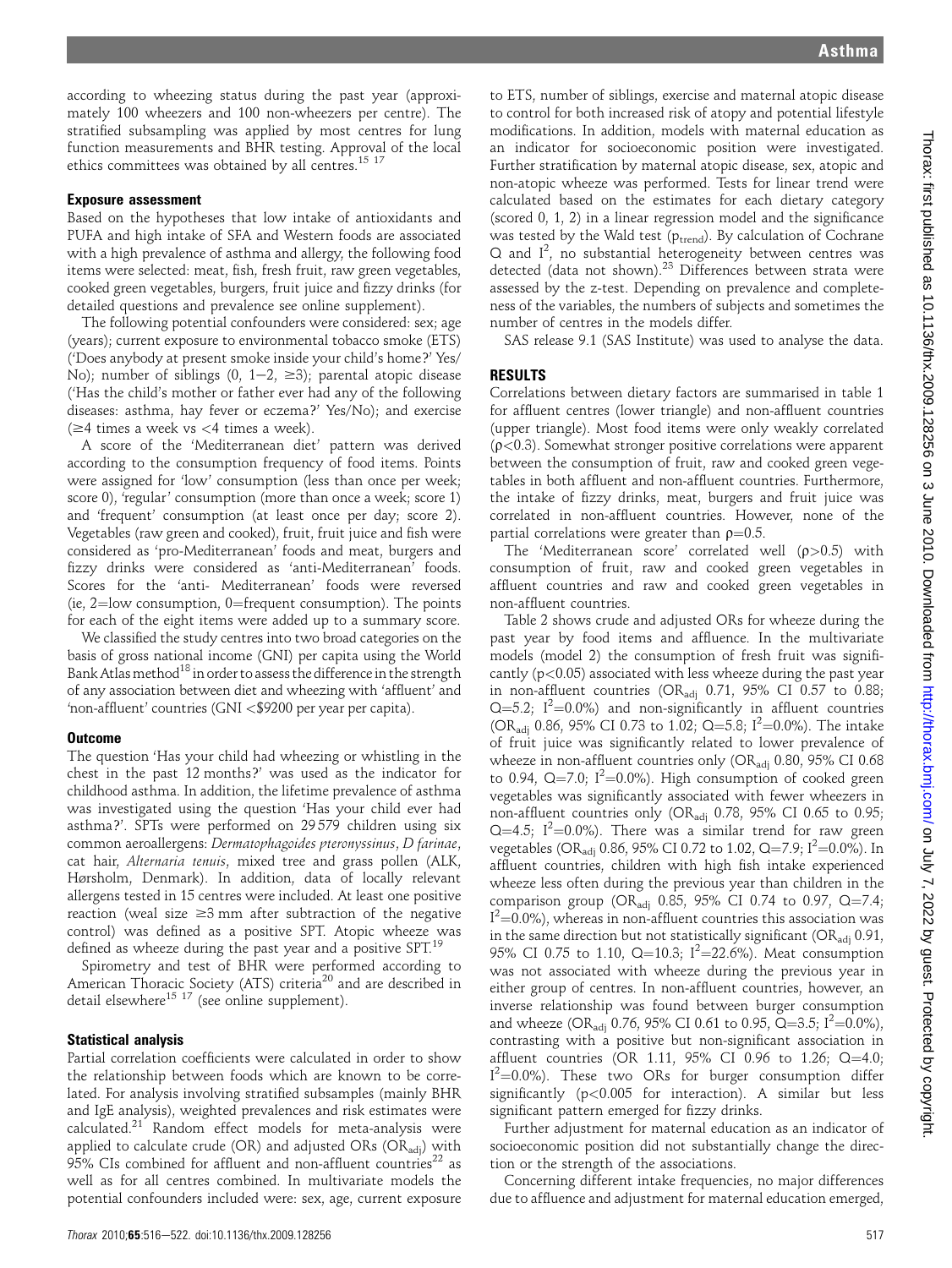|                                   | Meat               | Fish               | Fresh<br>fruit | Raw green<br>vegetables | Cooked green<br>vegetables | <b>Burger</b> | <b>Fruit Juice</b> | Fizzy<br>drinks | Mediterranean<br>Score |
|-----------------------------------|--------------------|--------------------|----------------|-------------------------|----------------------------|---------------|--------------------|-----------------|------------------------|
| Meat                              |                    | 0.24               | 0.22           | 0.14                    | $-0.005NS$                 | 0.31          | 0.32               | 0.32            | $-0.23$                |
| Fish                              | 0.08               |                    | 0.17           | 0.14                    | 0.14                       | 0.16          | 0.17               | 0.11            | 0.26                   |
| <b>Fresh fruit</b>                | 0.16               | 0.13               |                | 0.30                    | 0.15                       | 0.13          | 0.41               | 0.24            | 0.46                   |
| Raw green<br>vegetables           | 0.06               | 0.17               | 0.38           |                         | 0.43                       | 0.13          | 0.23               | 0.06            | 0.58                   |
| <b>Cooked green</b><br>vegetables | 0.22               | 0.16               | 0.32           | 0.38                    |                            | 0.004         | 0.03               | $-0.09$         | 0.58                   |
| <b>Burger</b>                     | 0.08               | 0.01 <sub>NS</sub> | $-0.05$        | $-0.04$                 | $-0.02$                    |               | 0.34               | 0.35            | $-0.21$                |
| Fruit juice                       | 0.04               | 0.05               | 0.14           | 0.09                    | 0.04                       | 0.04          |                    | 0.45            | 0.26                   |
| <b>Fizzy drinks</b>               | $-0.01NS$          | $-0.001NS$         | $-0.10$        | $-0.06$                 | $-0.14$                    | 0.18          | 0.10               |                 | $-0.27$                |
| Mediterranean<br>Score            | 0.01 <sub>NS</sub> | 0.36               | 0.60           | 0.61                    | 0.56                       | $-0.27$       | 0.39               | $-0.36$         |                        |

**Table 1** Correlation ( $\rho$ ) between food items adjusted for centre (partial correlation) by affluence status (non-affluent upper triangle, affluent lower triangle)\*

\*All p values were  $<$  0.001 apart from the correlations marked 'NS' (p $>$  0.05).

so further models were calculated combining all centres without adjustment for maternal education. Table 3 shows the ORs for current wheeze in the previous year, asthma ever, skin prick positivity and BHR. Compared with none or occasional consumption, the consumption of burgers  $\geq 3$  times per week was associated with a higher lifetime asthma prevalence (ORadi 1.42, 95% CI 1.08 to 1.87, Q=18.8; I<sup>2</sup>=20.0%). A high frequency of fish intake ( $p_{\text{trend}}$ =0.04) as well as raw vegetables ( $\geq$ 3 times vs never/ occasionally: OR<sub>adj</sub> 0.86, 95% CI 0.74 to 0.98, Q=19.9; I<sup>2</sup>=14.4%) and cooked green vegetables (OR<sub>adi</sub> 0.86, 95% CI 0.74 to 0.997,  $Q=16.9;$   $I^2=5.2%$ ) was related to lower asthma prevalence. Frequencies of meat, fruit juice and fizzy drink consumption were not related to asthma ever. SPT positivity (table 3) and elevated specific IgE concentrations (data not shown) were not related to the selected dietary factors. BHR (table 3) as an indicator of asthma was not associated with any of the selected foods.

Analyses performed after stratification by SPT positivity are shown in table 4. In affluent countries, none of the food items was associated with wheeze among children with a positive SPT. In contrast, in non-affluent countries regular consumption of fish, raw vegetables, fruit juice and burgers were statistically significantly associated with fewer wheezers among children with a positive SPT, but not among children with a negative SPT. Among children with a negative SPT, regular fruit intake was associated with fewer wheezers in affluent and non-affluent countries. In affluent countries, regular meat intake was also inversely related to wheeze during the past year among atopic and non-atopic children.

A higher score indicating adherence to a 'Mediterranean' dietary pattern was associated with a lower prevalence of wheezing (OR 0.97 per unit increase of score, 95% CI 0.94 to 0.99,  $p_{\text{trend}} = 0.03$ , Q=14.9; I<sup>2</sup>=5.8%) and asthma (OR 0.95 per unit, 95% CI 0.92 to 0.99,  $p_{\text{trend}} = 0.03$ , Q=17.7, I<sup>2</sup>=26.6%). However, no statistically significant association was observed between the 'Mediterranean diet' score and SPT positivity (OR 1.00 per score unit, 95% CI 0.95 to 1.04; Q=29.4; I<sup>2</sup>=52.4%) and BHR (OR 1.05 per score unit, 95% CI 0.96 to 1.14; Q=14.2; I<sup>2</sup>=22.4%).

## **DISCUSSION**

This large multicentre international study including both affluent and non-affluent countries provides further evidence for protective associations of regular fish, fruit and vegetable consumption with symptoms of asthma. In contrast to non-affluent countries, frequent burger consumption was related to a higher prevalence of wheeze and asthma in non-atopic children in affluent centres. No

significant associations were found for meat and fizzy drink intake. In addition, none of the objective markers studied (SPT positivity, elevated specific IgE levels and saline-induced BHR) were related to any of the selected food items. In non-affluent countries, however, a protective effect of consumption of burgers, fish, raw vegetables and fruit juice against wheeze was stronger among children with a positive SPT.

## Strengths and limitations

Several possible limitations of the study need to be considered. Data on habitual diet were collected retrospectively by parental questioning which may have introduced recall bias. However, in these young children, parents provide reliable information on current diet. $24$  In addition, only a few selected items of common foods were considered based on the hypotheses that plant food is inversely associated with asthma and a 'Western' diet is positively associated with asthma. Furthermore, based on the ISAAC questionnaire, we could not adjust for total energy intake and body mass index. However, most other studies in children did not adjust for total energy intake. Multiple comparisons were performed which needs to be considered for interpretation of the results. Among the strengths are the use of the standardised ISAAC questionnaires and methodology in all centres and the inclusion of non-affluent countries. Furthermore, we were able to adjust for parental atopy, which may have introduced some bias related to food selection in allergic subjects. However, due to the cross-sectional study design, reverse causation cannot be completely excluded.

## Fruit and vegetables

Our findings of inverse associations between asthma and frequency of fruit and vegetable consumption are in line with previous studies in children.<sup>3</sup> <sup>25</sup> Fruit and vegetables contain antioxidants and other biologically active factors which may contribute to the favourable effect of fruit consumption in asthma.<sup>6</sup> In particular, foods rich in vitamin C have been reported to relate to better lung function and fewer asthma symptoms.<sup>6 26</sup> In clinical studies, dietary vitamin E intake has been shown to be inversely associated with plasma IgE levels, an effect which is likely to be mediated by different mechanism(s).<sup>2</sup> Furthermore, it has been reported that carotenoids and vitamins C and E positively influence pulmonary function.<sup>27</sup>

Consistent with our findings in the ISAAC Phase One ecological study, centres with a high average intake of vegetables found a lower prevalence of wheeze among children aged  $13-14$  years.<sup>3</sup> Further evidence of inverse associations for fruit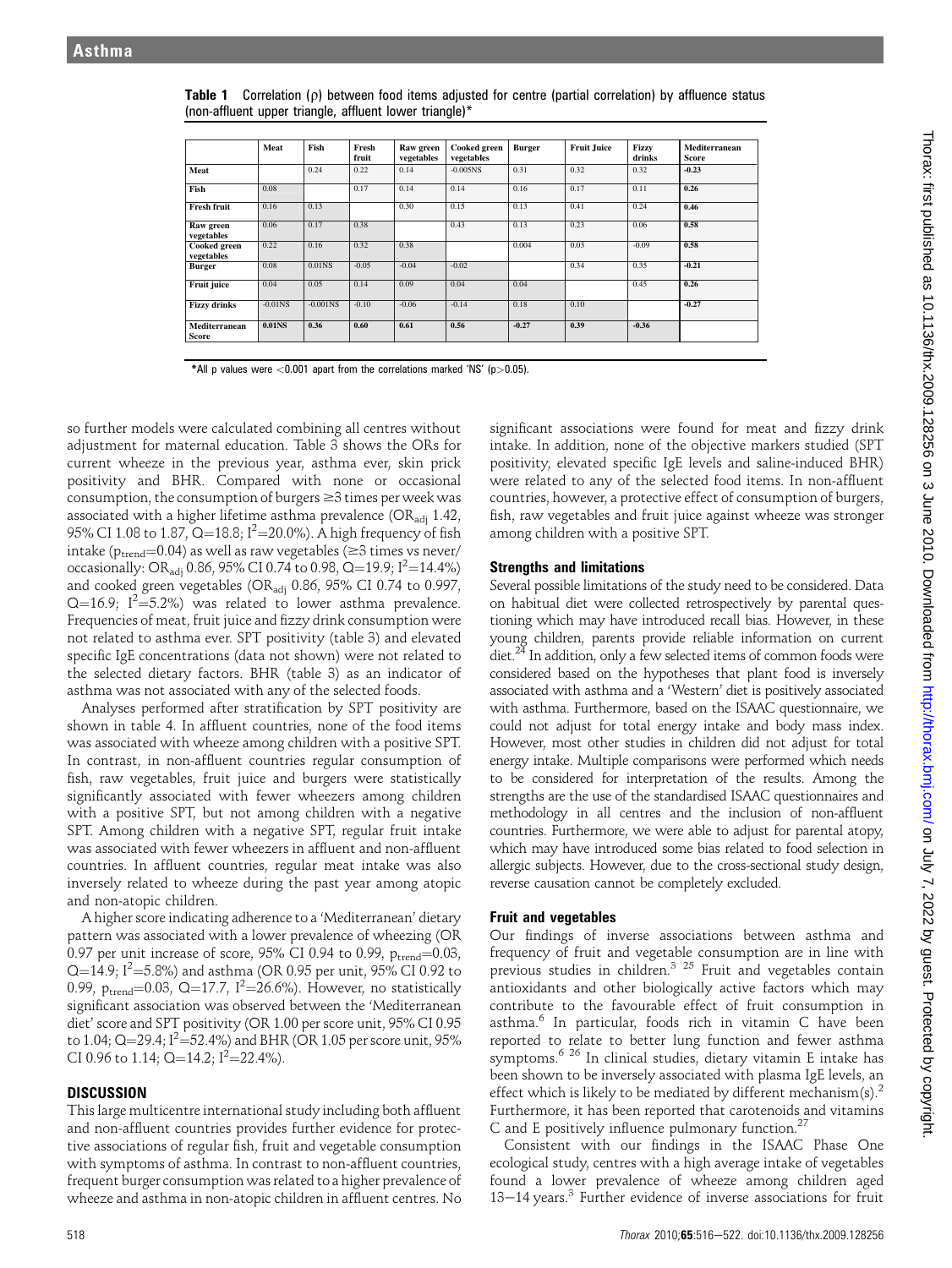|                                                                                                                                                                                                                                                                                                                                                                                                                                                                    |                   | Affluent countries  |                 |                     |            |                                                                                                         |            | Non-affluent countries |           |                         |           |                               | Difference between                                        |
|--------------------------------------------------------------------------------------------------------------------------------------------------------------------------------------------------------------------------------------------------------------------------------------------------------------------------------------------------------------------------------------------------------------------------------------------------------------------|-------------------|---------------------|-----------------|---------------------|------------|---------------------------------------------------------------------------------------------------------|------------|------------------------|-----------|-------------------------|-----------|-------------------------------|-----------------------------------------------------------|
|                                                                                                                                                                                                                                                                                                                                                                                                                                                                    | Crude             |                     | Adjusted*       |                     | Adjusted † |                                                                                                         | Crude      |                        | Adjusted* |                         | Adjusted† |                               | centres for adjusted* models<br>affluent and non-affluent |
|                                                                                                                                                                                                                                                                                                                                                                                                                                                                    | g                 | 95% CI              | g               | 95% CI              | g          | ਠ<br>95%                                                                                                | $\epsilon$ | 95% CI                 | g         | 95% CI                  | g         | ਠ<br>95%                      | (p for z-test)                                            |
| Meat intake (N)                                                                                                                                                                                                                                                                                                                                                                                                                                                    | 24430             |                     | 14398           |                     | 10223      |                                                                                                         | 17947      |                        | 13124     |                         | 5493      |                               |                                                           |
| Yes<br>€                                                                                                                                                                                                                                                                                                                                                                                                                                                           | 0.78              | 0.66 to 0.92<br>Ref | 0.92            | 0.71 to 1.20<br>Ref | 0.99       | 0.74 to 1.33<br>Ref                                                                                     | 0.84       | 0.66 to 1.07<br>Ref    | 0.83      | 0.64 to 1.09<br>Ref     | 0.79      | to 1.11<br>0.57<br><b>Ref</b> | 0.593                                                     |
|                                                                                                                                                                                                                                                                                                                                                                                                                                                                    |                   |                     |                 |                     |            |                                                                                                         |            |                        |           |                         |           |                               |                                                           |
| Burger consumption (N)                                                                                                                                                                                                                                                                                                                                                                                                                                             | 13994             |                     | 11509           |                     | 10118      |                                                                                                         | 8404       |                        | 5711      |                         | 5158      |                               |                                                           |
| ş                                                                                                                                                                                                                                                                                                                                                                                                                                                                  |                   | Ref                 |                 | Ref                 |            | Ref                                                                                                     |            | Ref                    |           | Ref                     |           | Ref                           |                                                           |
| Yes                                                                                                                                                                                                                                                                                                                                                                                                                                                                | 1.20              | 1.04 to 1.37        | $\overline{11}$ | 0.96 to 1.26        | 1.09       | $0.93$ to $1.28$                                                                                        | 0.81       | to 1.03<br>0.64        | 0.76      | $t_0$ 0.95<br>0.61      | 0.76      | to 0.95<br>0.60               | 0.005                                                     |
| Fizzy drink intake (N)                                                                                                                                                                                                                                                                                                                                                                                                                                             | 18062             |                     | 14075           |                     | 9979       |                                                                                                         | 17658      |                        | 12962     |                         | 5379      |                               |                                                           |
| ٤                                                                                                                                                                                                                                                                                                                                                                                                                                                                  |                   | Ref                 |                 | Ref                 |            | Ref                                                                                                     |            | Ref                    |           | Ref                     |           | Ref                           |                                                           |
| Yes                                                                                                                                                                                                                                                                                                                                                                                                                                                                | 1.08              | $0.92$ to $1.26$    | 1.02            | 0.86 to 1.22        | 1.00       | 0.84 to 1.18                                                                                            | 0.83       | 0.73 to 0.94           | 0.87      | to 1.01<br>0.74         | 0.82      | to $1.00$<br>0.67             | 0.164                                                     |
| Fish intake (N)                                                                                                                                                                                                                                                                                                                                                                                                                                                    | 24934             |                     | 14426           |                     | 10262      |                                                                                                         | 17904      |                        | 12931     |                         | 5306      |                               |                                                           |
| ş                                                                                                                                                                                                                                                                                                                                                                                                                                                                  |                   | Ref                 |                 | Ref                 |            | Ref                                                                                                     |            | Ref                    |           | Ref                     |           | <b>Ref</b>                    |                                                           |
| Yes                                                                                                                                                                                                                                                                                                                                                                                                                                                                | 0.88              | 0.80 to 0.97        | 0.85            | 0.74 to 0.97        | 0.81       | $0.70$ to $0.94$                                                                                        | 0.93       | $0.79$ to $1.08$       | 0.91      | $0.75 \text{ to } 1.10$ | 0.94      | to $1.15$<br>0.77             | 0.589                                                     |
| Fruit intake (N)                                                                                                                                                                                                                                                                                                                                                                                                                                                   | 18334             |                     | 14314           |                     | 10158      |                                                                                                         | 17901      |                        | 13134     |                         | 5477      |                               |                                                           |
| ş                                                                                                                                                                                                                                                                                                                                                                                                                                                                  |                   | Ref                 |                 | Ref                 |            | Ref                                                                                                     |            | Ref                    |           | Ref                     |           | Ref                           |                                                           |
| Yes                                                                                                                                                                                                                                                                                                                                                                                                                                                                | 0.81              | 0.69 to 0.95        | 0.86            | 0.73 to 1.02        | 0.81       | 0.67 to 0.98                                                                                            | 0.71       | 0.60 to 0.84           | 0.71      | 0.57 to 0.88            | 0.72      | to 0.95<br>0.54               | 0.168                                                     |
| Vegetable intake raw green (N)                                                                                                                                                                                                                                                                                                                                                                                                                                     | 17696             |                     | 13810           |                     | 10106      |                                                                                                         | 17583      |                        | 12940     |                         | 5314      |                               |                                                           |
| ş                                                                                                                                                                                                                                                                                                                                                                                                                                                                  |                   | Ref                 |                 | Ref                 |            | Ref                                                                                                     |            | Ref                    |           | Ref                     |           | <b>Ref</b>                    |                                                           |
| Yes                                                                                                                                                                                                                                                                                                                                                                                                                                                                | 0.91              | 0.82 to 1.01        | 0.95            | 0.84 to 1.08        | 0.96       | 0.84 to 1.09                                                                                            | 0.83       | 0.70 to 0.99           | 0.86      | $0.72 \text{ to } 1.02$ | 0.85      | to 1.09<br>0.66               | 0.327                                                     |
| Vegetable intake cooked (N)                                                                                                                                                                                                                                                                                                                                                                                                                                        | 16097             |                     | 12205           |                     | 8131       |                                                                                                         | 17552      |                        | 12892     |                         | 5274      |                               |                                                           |
| ş                                                                                                                                                                                                                                                                                                                                                                                                                                                                  |                   | Ref                 |                 | Ref                 |            | Ref                                                                                                     |            | Ref                    |           | Ref                     |           | Ref                           |                                                           |
| Yes                                                                                                                                                                                                                                                                                                                                                                                                                                                                | 0.99              | 0.88 to 1.11        | 1.03            | $0.91$ to $1.1$     | 1.03       | $0.89$ to $1.19$                                                                                        | 0.85       | 0.75 to 0.98           | 0.78      | 0.65 to 0.95            | 0.78      | $t_0$ 0.97<br>0.63            | 0.018                                                     |
| Fruit juice intake (N)                                                                                                                                                                                                                                                                                                                                                                                                                                             | 17869             |                     | 13917           |                     | 9873       |                                                                                                         | 16431      |                        | 13012     |                         | 5422      |                               |                                                           |
| ş                                                                                                                                                                                                                                                                                                                                                                                                                                                                  |                   | Ref                 |                 | Ref                 |            | Ref                                                                                                     |            | Ref                    |           | Ref                     |           | <b>Ref</b>                    |                                                           |
| Yes                                                                                                                                                                                                                                                                                                                                                                                                                                                                | $\overline{1.01}$ | $0.90$ to $1.14$    | 1.00            | 0.85 to 1.18        | 1.03       | 0.83 to 1.29                                                                                            | 0.81       | 0.99<br>$0.66$ to      | 0.80      | to 0.94<br>0.68         | 0.84      | to 1.03<br>0.68               | 0.053                                                     |
| SDietary variables in the 'never' and 'less than once per week' categories were classified as NO and dietary variables in the '1-2 times per week', '3-6 times per week' and 'once per day or more often' were classified as Y<br>*Adjusted for age, sex, environmental tobacco smoke, parental atopy, exercise and number<br>†Adjusted for age, sex, environmental tobacco smoke, parental atopy, exercise, number of<br>#Random effect models for meta-analysis. |                   |                     |                 |                     |            | siblings $(0, 1-2, \geq 3$ siblings) and maternal education.<br>of siblings $(0, 1-2, \geq 3$ siblings) |            |                        |           |                         |           |                               |                                                           |
|                                                                                                                                                                                                                                                                                                                                                                                                                                                                    |                   |                     |                 |                     |            |                                                                                                         |            |                        |           |                         |           |                               |                                                           |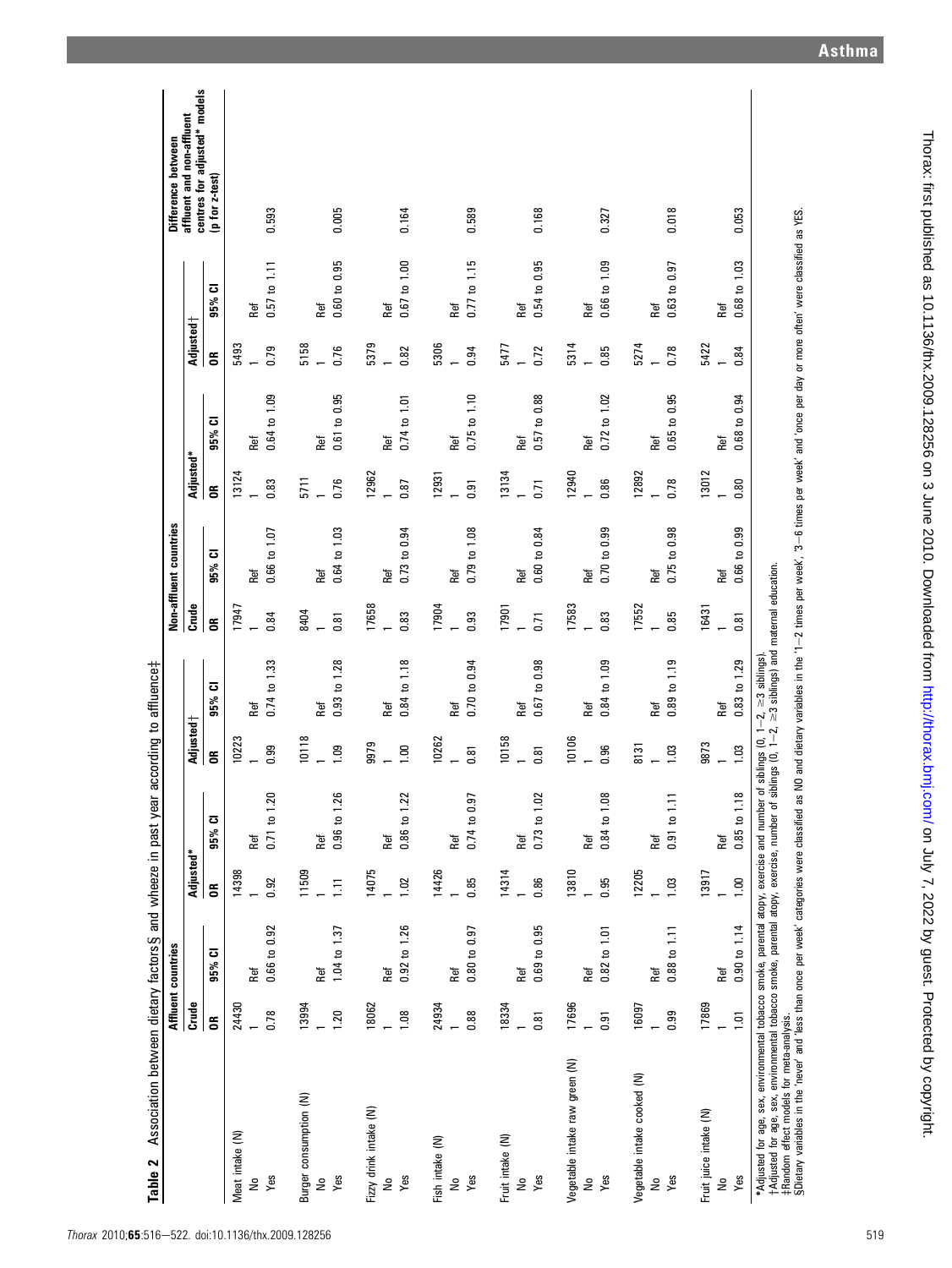|                                | All centres + |                            |              |                       |              |                           |                      |              |
|--------------------------------|---------------|----------------------------|--------------|-----------------------|--------------|---------------------------|----------------------|--------------|
|                                |               | Wheeze past year adjusted* |              | Asthma ever adjusted* | adjusted*    | Skin prick test for atopy | <b>BHR</b> adjusted* |              |
|                                | <b>OR</b>     | 95% CI                     | 0R           | 95% CI                | <b>OR</b>    | 95% CI                    | 0R                   | 95% CI       |
| Meat intake (N)                | 27522         |                            | 25171        |                       | 15505        |                           | 1794                 |              |
| Never/occasionally             | $\mathbf{1}$  | Ref                        | $\mathbf{1}$ | Ref                   | $\mathbf{1}$ | Ref                       | 1                    | Ref          |
| $1-2$ times/week               | 0.89          | 0.74 to 1.07               | 1.05         | 0.86 to 1.28          | 1.01         | 0.83 to 1.21              | 0.86                 | 0.56 to 1.33 |
| $\geq$ 3 times/week            | 0.86          | 0.70 to 1.06               | 1.11         | 0.90 to 1.35          | 1.06         | 0.86 to 1.30              | 1.05                 | 0.60 to 1.83 |
| p for linear trend             |               | 0.20                       |              | 0.03                  |              | 0.41                      |                      | 0.84         |
| Burger consumption (N)         | 17220         |                            | 15838        |                       | 12005        |                           | 2041                 |              |
| Never/occasionally             | 1             | Ref                        | 1            | Ref                   | $\mathbf{1}$ | Ref                       | 1                    | Ref          |
| $1-2$ times/week               | 0.97          | 0.85 to 1.11               | 1.04         | 0.90 to 1.20          | 1.06         | 0.94 to 1.20              | 0.79                 | 0.56 to 1.11 |
| $\geq$ 3 times/week            | 1.12          | 0.86 to 1.45               | 1.42         | 1.08 to 1.87          | 1.08         | 0.87 to 1.33              | 1.69                 | 0.74 to 3.82 |
| p for linear trend             |               | 0.05                       |              | 0.28                  |              | 0.44                      |                      | 0.48         |
| Fizzy drink intake (N)         | 27037         |                            | 25489        |                       | 15317        |                           | 2064                 |              |
| Never/occasionally             | $\mathbf{1}$  | Ref                        | $\mathbf{1}$ | Ref                   | $\mathbf{1}$ | Ref                       | $\mathbf{1}$         | Ref          |
| $1-2$ times/week               | 0.96          | 0.84 to 1.10               | 1.00         | 0.85 to 1.16          | 1.11         | 1.01 to 1.22              | 1.43                 | 0.96 to 2.12 |
| $\geq$ 3 times/week            | 0.96          | 0.85 to 1.09               | 1.03         | 0.91 to 1.16          | 1.03         | 0.92 to 1.16              | 1.35                 | 0.85 to 2.14 |
| p for linear trend             |               | 0.33                       |              | 0.33                  |              | 0.49                      |                      | 0.45         |
| Fish intake (N)                | 27357         |                            | 25853        |                       | 15380        |                           | 2086                 |              |
| Never/occasionally             | 1             | Ref                        | 1            | Ref                   | $\mathbf{1}$ | Ref                       | 1                    | Ref          |
| $1-2$ times/week               | 0.88          | 0.78 to 0.99               | 0.90         | 0.81 to 1.00          | 0.93         | 0.84 to 1.02              | 1.02                 | 0.75 to 1.37 |
| $\geq$ 3 times/week            | 0.87          | 0.74 to 1.03               | 0.92         | 0.78 to 1.08          | 1.03         | 0.89 to 1.19              | 1.34                 | 0.83 to 2.15 |
| p for linear trend             |               | 0.29                       |              | 0.04                  |              | 0.81                      |                      | 0.30         |
| Fruit intake (N)               | 27448         |                            | 25100        |                       | 15466        |                           | 2094                 |              |
| Never/occasionally             | $\mathbf{1}$  | Ref                        | $\mathbf{1}$ | Ref                   | $\mathbf{1}$ | Ref                       | 1                    | Ref          |
| $1-2$ times/week               | 0.84          | 0.71 to 0.99               | 0.89         | 0.72 to 1.10          | 1.04         | 0.89 to 1.21              | 0.75                 | 0.43 to 1.33 |
| $\geq$ 3 times/week            | 0.79          | 0.68 to 0.91               | 0.85         | 0.74 to 0.98          | 0.95         | 0.81 to 1.10              | 0.98                 | 0.66 to 1.47 |
| p for linear trend             |               | 0.19                       |              | 0.18                  |              | 0.15                      |                      | 0.95         |
| Vegetable intake raw green (N) | 26750         |                            | 24533        |                       | 15083        |                           | 2059                 |              |
| Never/occasionally             | 1             | Ref                        | $\mathbf{1}$ | Ref                   | $\mathbf{1}$ | Ref                       | 1                    | Ref          |
| $1-2$ times/week               | 0.97          | 0.85 to 1.10               | 0.96         | 0.83 to 1.10          | 1.09         | 0.98 to 1.22              | 0.88                 | 0.46 to 1.67 |
| $\geq$ 3 times/week            | 0.90          | 0.81 to 1.01               | 0.86         | 0.75 to 0.98          | 1.05         | 0.93 to 1.20              | 1.08                 | 0.80 to 1.45 |
| p for linear trend             |               | 0.14                       |              | 0.15                  |              | 0.63                      |                      | 0.74         |
| Vegetable intake cooked (N)    | 25097         |                            | 23634        |                       | 13266        |                           | 1667                 |              |
| Never/occasionally             | 1             | Ref                        | $\mathbf{1}$ | Ref                   | $\mathbf{1}$ | Ref                       | 1                    | Ref          |
| $1-2$ times/week               | 0.96          | 0.84 to 1.10               | 0.89         | 0.78 to 1.02          | 1.11         | 0.98 to 1.26              | 1.23                 | 0.78 to 1.93 |
| $\geq$ 3 times/week            | 0.94          | 0.83 to 1.06               | 0.86         | 0.74 to 0.996         | 1.05         | 0.93 to 1.19              | 1.20                 | 0.82 to 1.77 |
| p for linear trend             |               | 0.12                       |              | 0.20                  |              | 0.70                      |                      | 0.41         |
| Fruit juice intake (N)         | 26929         |                            | 25357        |                       | 15348        |                           | 2072                 |              |
| Never/occasionally             | $\mathbf{1}$  | Ref                        | $\mathbf{1}$ | Ref                   | $\mathbf{1}$ | Ref                       | $\mathbf{1}$         | Ref          |
| $1-2$ times/week               | 0.90          | 0.79 to 1.02               | 0.93         | 0.81 to 1.07          | 0.99         | 0.89 to 1.11              | 0.85                 | 0.56 to 1.27 |
| $\geq 3$ times/week            | 0.91          | 0.81 to 1.02               | 0.90         | 0.80 to 1.01          | 0.95         | 0.85 to 1.06              | 0.90                 | 0.60 to 1.36 |
| p for linear trend             |               | 0.39                       |              | 0.14                  |              | 0.21                      |                      | 0.55         |

Table 3 Association between the consumption of selected foods and wheeze in the past year, asthma ever, skin prick test for atopy and specific IgE

\*Adjusted for age, sex, environmental tobacco smoke, parental atopy, exercise and number of siblings (0,  $1-2$ ,  $\geq$ 3 siblings).

yRandom effect models for meta-analysis.

BHR, bronchial hyper-responsiveness.

and vegetable consumption comes from other studies either focused on intake frequency  $672528$  or on biomarkers of exposure.<sup>29</sup> In contrast, a lack of association between vegetable intake and asthma has been reported among Dutch children.<sup>30</sup> One possible explanation for an inverse association between the consumption of cooked green vegetables and wheeze in nonaffluent countries could be the differential selection of vegetables and the preparation method as well as possible differences in the wheeze phenotype.

We found no inverse associations between fruit and vegetable consumption and BHR or lung function, but protective associations have been reported.<sup>26 31 32</sup> A high intake of apples and pears was associated with less BHR in a cross-sectional study among young adults in Australia.<sup>31</sup> Low intakes of fruit juices have been associated with significantly reduced lung function in subjects aged 11–19 years. $^{26}$  In a study in men from Italy, Finland and The Netherlands, high fruit and vegetable consumption was positively associated with pulmonary function.<sup>32</sup>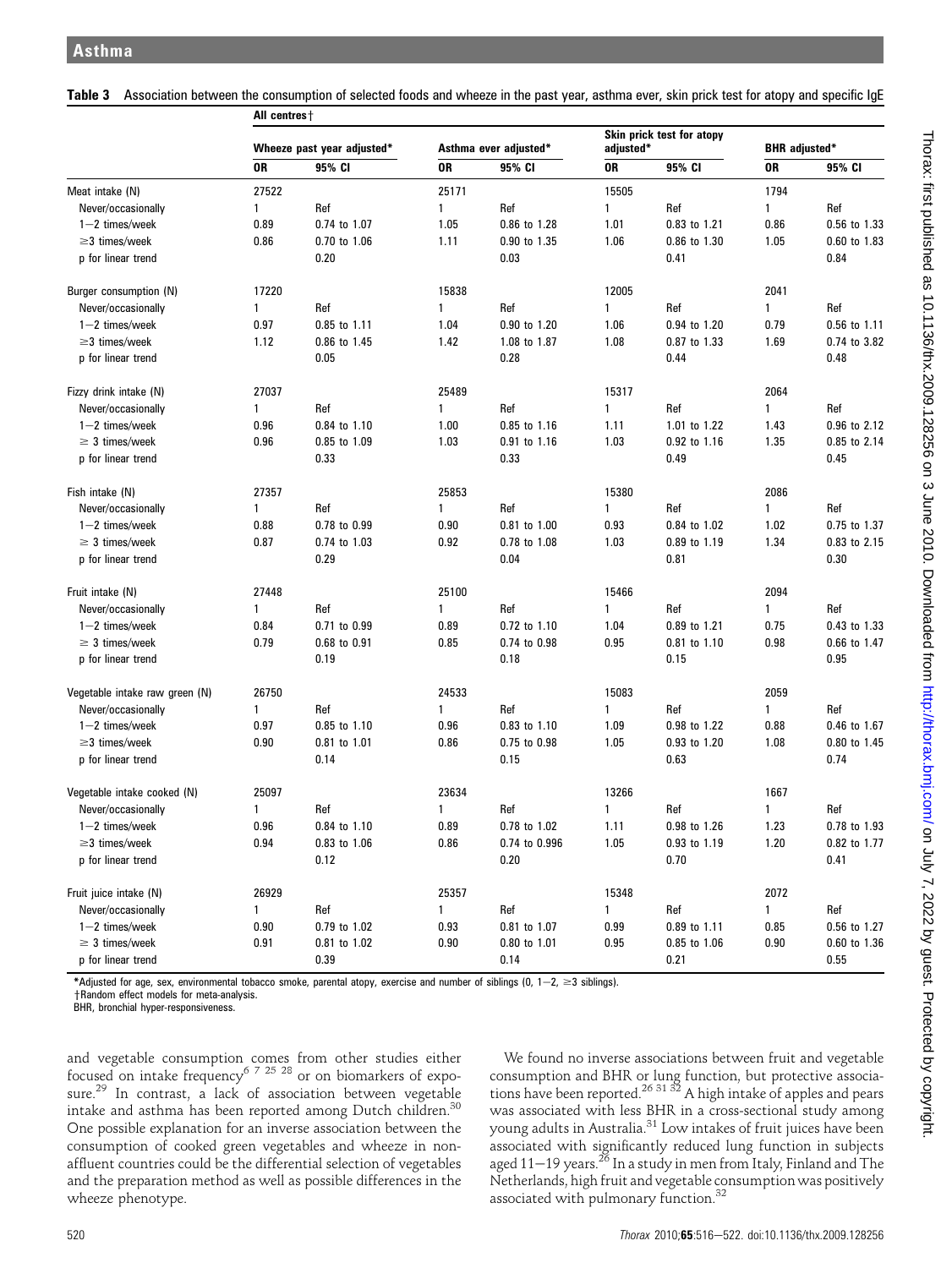Table 4 Association between dietary factors‡ and wheeze in past year according to skin prick test (SPT) and national gross national income (GNI) per capita<sup>+</sup>

|                                   |      | Affluent countries                          |              |                         |                                     |              | <b>Non-affluent countries</b> |              |                         |                                     |
|-----------------------------------|------|---------------------------------------------|--------------|-------------------------|-------------------------------------|--------------|-------------------------------|--------------|-------------------------|-------------------------------------|
|                                   |      | <b>Wheeze among</b><br><b>SPT</b> positive* | negative*    | <b>Wheeze among SPT</b> | <b>Difference</b><br>between strata | positive*    | <b>Wheeze among SPT</b>       | negative*    | <b>Wheeze among SPT</b> | <b>Difference</b><br>between strata |
|                                   | 0R   | 95% CI                                      | 0R           | 95% CI                  | (p for z-test)                      | <b>OR</b>    | 95% CI                        | 0R           | 95% CI                  | (p for z-test)                      |
| Meat intake (N)                   | 2095 |                                             | 3420         |                         |                                     | 1176         |                               | 4380         |                         |                                     |
| No                                | 1    | Ref                                         | $\mathbf{1}$ | Ref                     |                                     | $\mathbf{1}$ | Ref                           | 1            | Ref                     |                                     |
| Yes                               | 0.85 | 0.46 to 1.58                                | 0.57         | 0.34 to 0.95            | 0.323                               | 0.71         | 0.41 to 1.22                  | 1.12         | 0.67 to 1.85            | 0.229                               |
| Burger consumption (N)            | 1880 |                                             | 5894         |                         |                                     | 519          |                               | 3459         |                         |                                     |
| No                                | 1    | Ref                                         | 1            | Ref                     |                                     | $\mathbf{1}$ | Ref                           | $\mathbf{1}$ | Ref                     |                                     |
| Yes                               | 0.94 | 0.72 to 1.23                                | 1.29         | 0.99 to 1.68            | 0.097                               | 0.33         | 0.16 to 0.66                  | 0.93         | 0.69 to 1.26            | 0.008                               |
| Fizzy drink intake (N)            | 2560 |                                             | 6559         |                         |                                     | 1202         |                               | 4996         |                         |                                     |
| No                                | 1    | Ref                                         | 1            | Ref                     |                                     | $\mathbf{1}$ | Ref                           | $\mathbf{1}$ | Ref                     |                                     |
| Yes                               | 0.92 | 0.74 to 1.14                                | 1.11         | 0.98 to 1.38            | 0.222                               | 0.68         | 0.45 to 1.04                  | 0.90         | 0.69 to 1.17            | 0.288                               |
| Fish intake (N)                   | 2608 |                                             | 6619         |                         |                                     | 1172         |                               | 4957         |                         |                                     |
| No                                | 1    | Ref                                         | $\mathbf{1}$ | Ref                     |                                     | $\mathbf{1}$ | Ref                           | $\mathbf{1}$ | Ref                     |                                     |
| Yes                               | 1.02 | 0.76 to 1.35                                | 0.78         | 0.62 to 0.98            | 0.153                               | 0.51         | 0.32 to 0.81                  | 1.20         | 0.94 to 1.54            | 0.001                               |
| Fruit intake (N)                  | 2589 |                                             | 6566         |                         |                                     | 1152         |                               | 4866         |                         |                                     |
| No                                | 1    | Ref                                         | 1            | Ref                     |                                     | 1            | Ref                           | $\mathbf{1}$ | Ref                     |                                     |
| Yes                               | 0.88 | 0.63 to 1.21                                | 0.72         | 0.53 to 0.97            | 0.374                               | 0.47         | 0.21 to 1.02                  | 0.61         | 0.45 to 0.85            | 0.529                               |
| Vegetable intake raw green (N)    | 2493 |                                             | 6436         |                         |                                     | 1170         |                               | 4063         |                         |                                     |
| No                                | 1    | Ref                                         | 1            | Ref                     |                                     | 1            | Ref                           | 1            | Ref                     |                                     |
| Yes                               | 0.98 | 0.77 to 1.24                                | 0.87         | 0.69 to 1.10            | 0.515                               | 0.46         | 0.28 to 0.78                  | 0.88         | 0.67 to 1.14            | 0.026                               |
| Vegetable intake cooked green (N) | 2135 |                                             | 4992         |                         |                                     | 1078         |                               | 4038         |                         |                                     |
| No                                | 1    | Ref                                         | 1            | Ref                     |                                     | $\mathbf{1}$ | Ref                           | 1            | Ref                     |                                     |
| Yes                               | 1.07 | 0.76 to 1.48                                | 0.98         | 0.72 to 1.33            | 0.709                               | 0.59         | 0.35 to 0.98                  | 0.78         | 0.58 to 1.04            | 0.354                               |
| Fruit juice intake (N)            | 2563 |                                             | 6534         |                         |                                     | 1193         |                               | 5034         |                         |                                     |
| No                                | 1    | Ref                                         | $\mathbf{1}$ | Ref                     |                                     | $\mathbf{1}$ | Ref                           | 1            | Ref                     |                                     |
| Yes                               | 0.92 | 0.71 to 1.19                                | 1.40         | 0.97 to 2.04            | 0.065                               | 0.47         | 0.32 to 0.69                  | 0.87         | 0.66 to 1.14            | 0.011                               |

\*Adjusted for age, sex, environmental tobacco smoke, parental atopy, exercise and number of siblings (0,  $1-2$ ,  $\geq$ 3 siblings).

yRandom effect models for meta-analysis.

<sup>z</sup>Dietary variables in the 'never' and 'less than once per week' categories were classified as NO and dietary variables in the '1e2 times per week', '3e6 times per week' and 'once per day or more often' were classified as YES.

#### Fish consumption

Fish is rich in n-3 PUFAs which have been shown to counterbalance pro-allergic T helper  $(Th)2$  activity.<sup>33</sup> Our results of a protective association of fish consumption with asthma are in line with the Dutch ISAAC Phase Two subsample using a more detailed semiquantitative food frequency questionnaire and objective indicators such as SPT and BHR, $30$  a study among children aged 6.5 years in  $Spin<sup>7</sup>$  and another one carried out in 10-14-year-old schoolchildren in Sweden. $34$  Our observations of no association between fish intake, BHR and SPT are consistent with the results of a prospective study on n-3 and n-6 fatty acids, asthma and atopy among children aged  $5 \text{ years}^{35}$  and a study using fatty acids in serum cholesterol esters as biomarkers of exposure.<sup>36</sup>

#### Meat and burger consumption

In line with previous research, we found the consumption of burgers to be related to a higher asthma prevalence.<sup>9 12</sup> Fast food is rich in industrially hydrogenated vegetable fats such as margarine and meat from ruminant animals which are dietary sources of trans-fatty acids. There is some evidence that dietary intake of trans-fatty acids is associated with asthma and atopy.37 However, meat consumption in general was not associated with any of the outcomes in our study, in line with other reports.9 12 The frequency of burger consumption could be considered as a proxy for unknown lifestyle factors which may vary depending on the societal context, environmental and other lifestyle factors. It is therefore of interest that the association with burgers differed significantly between affluent and nonaffluent countries in our analysis, in particular by SPT status in non-affluent countries.

#### 'Mediterranean diet' score

In line with other reports, we observed an inverse relationship between adherence to a 'Mediterranean' dietary pattern and both current wheeze<sup>11 13</sup> and asthma ever.<sup>12 14</sup> The 'Mediterranean diet' is characterised by high intake of antioxidants and n-3-PUFA and low intake of SFA and trans-fatty acids, which have been shown to be contribute to a lower asthma prevalence.<sup>1</sup>

## **CONCLUSION**

In summary, our observations support previous reports that the adherence to a 'Mediterranean diet' may provide protection against wheeze and asthma in childhood. As consumption of fish, fruit and vegetables is widely recommended for prevention of cardiovascular disease and cancer, our findings suggest that